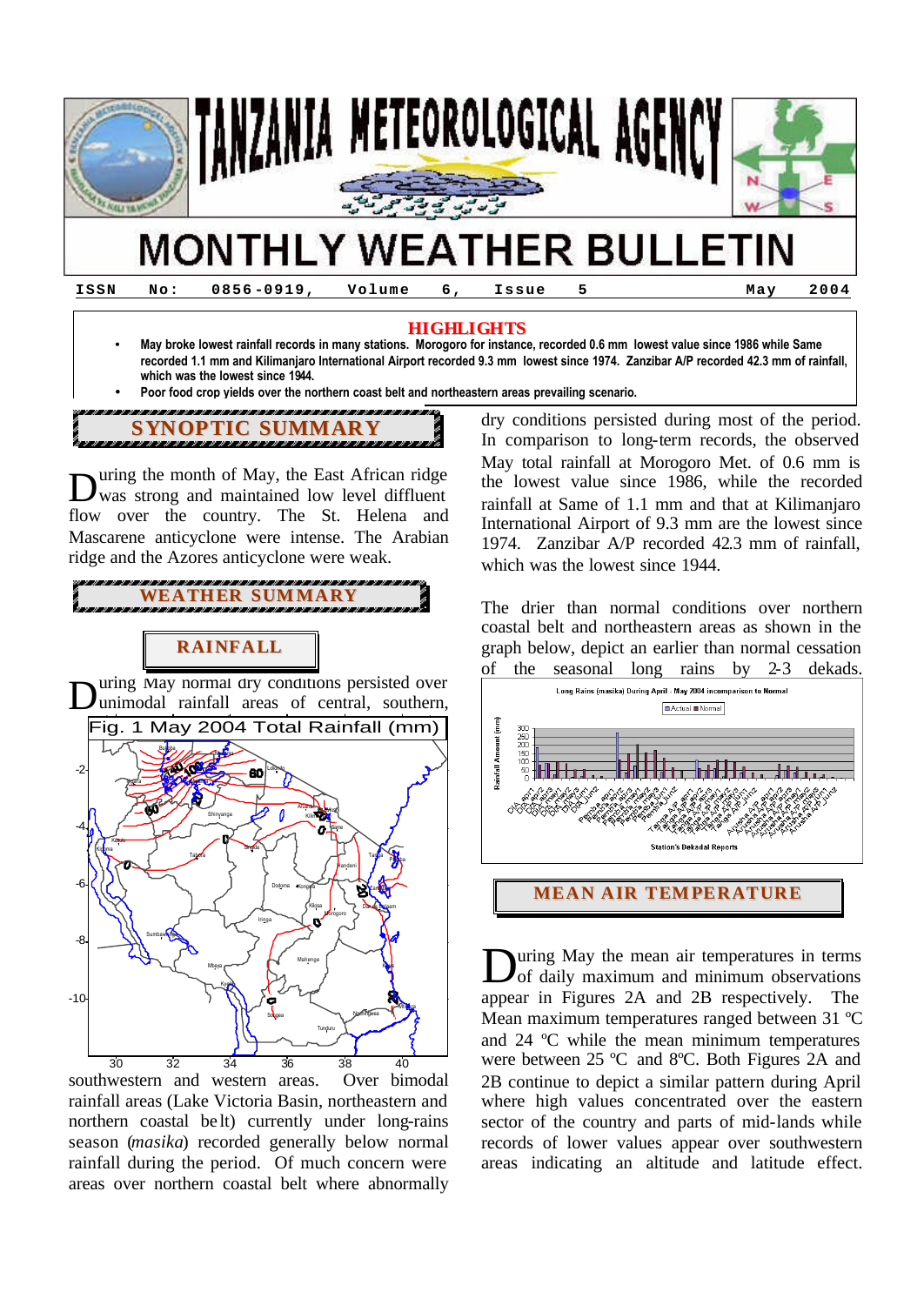

Compared to the situation during April, overall cooler conditions dropped



significantly with Mbeya Airport reporting chilly conditions at 8.5ºC during May.

## **SUNSHINE HOURS**

uring May mean sunshine hours across the **D**uring May mean sunshine hours across the country ranged from about 4 to just above 10 hours/day as shown in Figure 3. Shorter durations of bright sunshine, around 4 hrs/day, were experienced over parts of northeastern areas where cloudy conditions dominated. Maximum bright sunshine hours, just above 10 hours, were mainly experienced over western, southwestern and central areas where cloud activities have drastically been reduced due to ending of seasonal rains.



**MEAN DAILY WINDSPEED**

ean wind run across the country ranged Mean wind run across the country ranged<br>from about 6km/day to a maximum of 9km/day during May as shown in Figure 4.



Over the costal belt there has been a picking up of wind speed to signify continued organization of the seasonal low-level flow of south-easterlies. Minimum speeds appear as pockets on the leeward sides of the Uluguru mountains in Morogoro, Same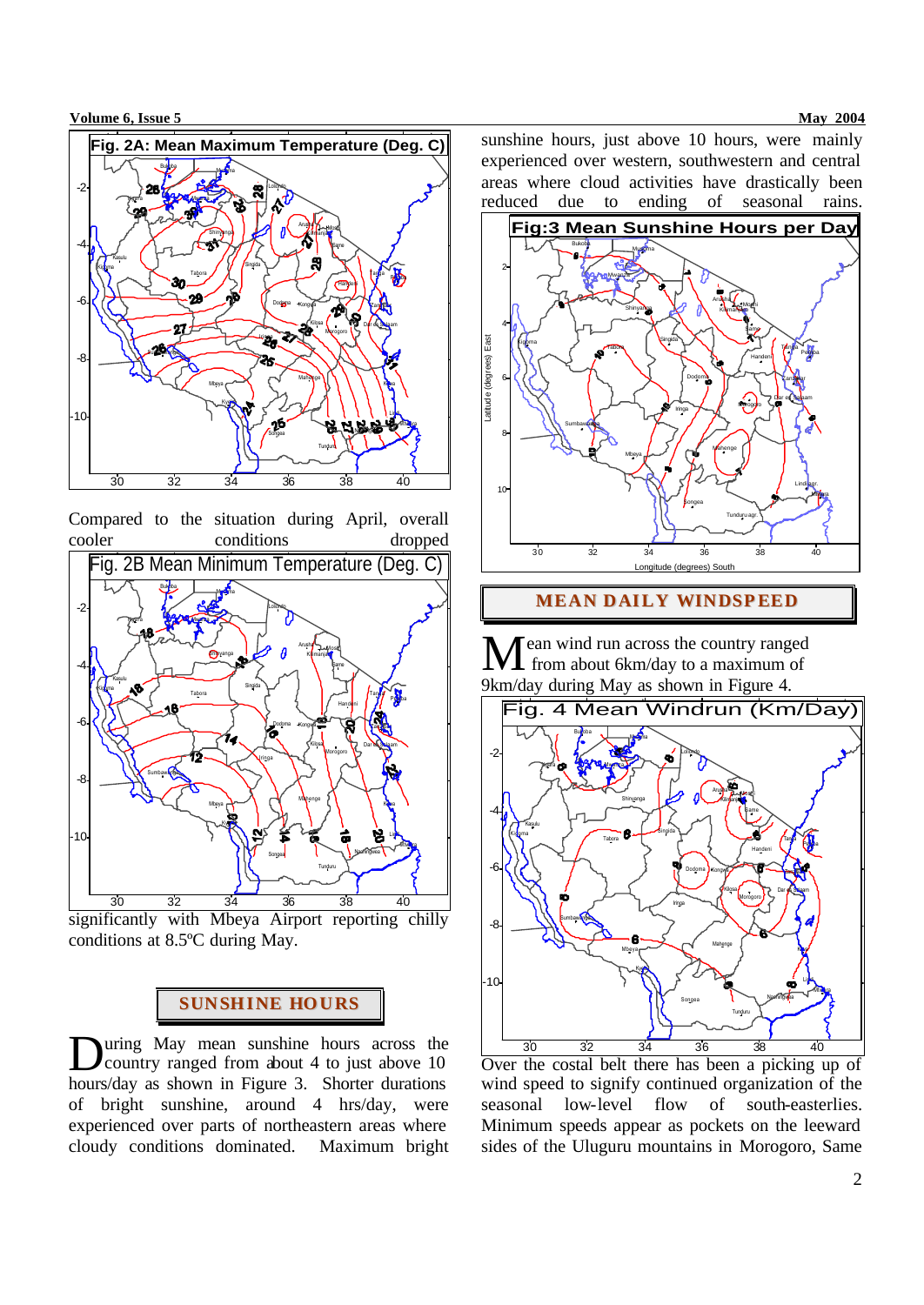#### **Volume 6, Issue 5 May 2004 May 2004**

and Singida areas sandwiched in between the higher winds highlighted earlier.

# **SATELLITE INFORMATION**

vailable satellite information during the month Available satellite information during the month<br>Aappears as in Figure 5 showing Normalized Difference Vegetation Index (NDVI) anomaly from the Spot satellite depicting NDVI difference between  $1<sup>st</sup>$  10day during May and the  $2<sup>nd</sup>$  10-day period mean index. The overall greening canopy in



the vegetation till May  $20<sup>th</sup>$ , largely across the country depicts a decreasing trend in the NDVI anomalies as shown in Figure 5. Northern coastal belt, north-eastern areas and parts of Lake Victoria Basin depicting large decreases in NDVI are areas of concern during this period of the year. Over such areas green vegetation should be peaking from status of maturing crops in the fields. The low NDVI indices locate spread of areas generally featuring extent of drought impact. On the other hand, decreases indicated over central, western and southern areas depict a normal drying nature from generally ripened crops in the fields.



arming activities during May have generally Farming activities during May have generally<br>consisted of harvesting mature crops over central, western and southern areas. Over bimodal areas of Lake Victoria Basin, northeastern and northern coastal belt – field crops have started to mature and beans in Kagera in good state are being harvested. Drought condition that persisted during the month has withered field crops especially beans mostly at flowering and maize at late vegetative stage in parts of Arusha, Manyara and Kilimanjaro regions. On the other hand, the low soil moisture profile over southern, southwestern, central and western areas signified the setting in of the dry season.

Moderate to high yields of maize crop is expected from harvests over central, southern, southwestern and western areas. Ma sika season crops over northern coastal belt, northeastern areas and parts of Lake Victoria Basin, are expected to have only moderate yields as crop growth has been impacted by insufficient soil moisture supply during May. Likewise prospects for paddy yields are gauged at moderate level especially over the coastal belt.

Cassava, at various stages from planting to maturity has continued to supply town markets.

**HYDROMETEOROLO GY**

ainfall that fell during the month contributed R ainfall that fell during the month contributed<br>R significantly to water levels in rivers and other water reservoirs in some parts of the country. Water levels in rivers and dams for general water supply and electricity generation have improved slightly over the areas receiving rains.

### **ENVIRONMENTAL**

The moderately low wind speeds and the spreading dry conditions (central areas), which prevailed during the month reduced prospects for diseases such as colds, coughs, pneumonia and asthma.



he East African ridge will remain intense and The East African ridge will remain intense and<br>maintain low level diffluent flow pattern over the country. The St Helena Anticyclone and The Mascarene anticyclone are expected to remain